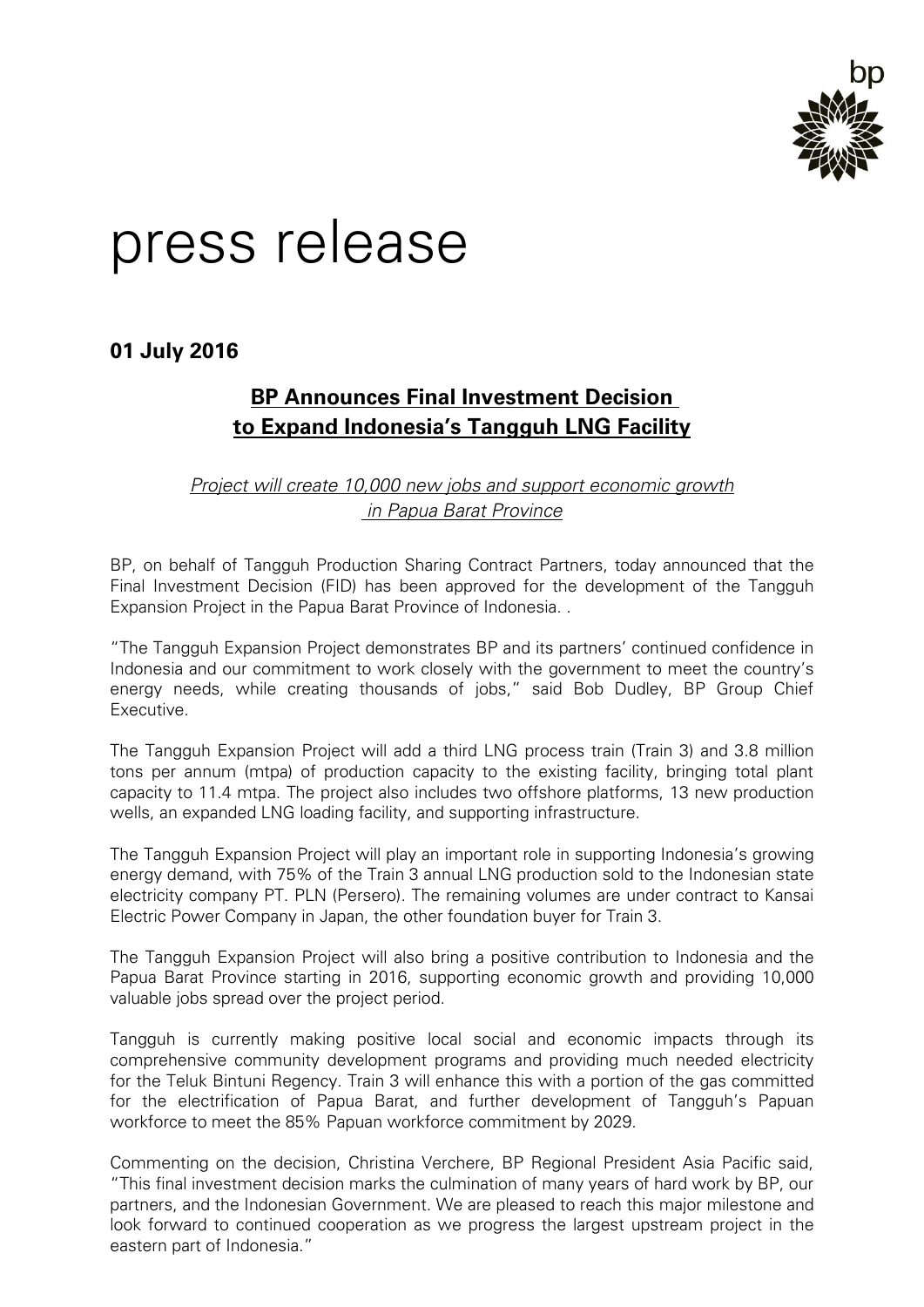This FID decision follows the Government of Indonesia's approval of the Plan of Development II in late 2012. Awards for the project's key engineering, procurement and construction (EPC) contracts are expected in the third quarter of 2016 with construction to begin thereafter. Operation is expected in 2020.

### **Notes to editors:**

- The Tangguh LNG facility is located in Teluk Bintuni Regency, Papua Barat Province of Indonesia and consists of offshore gas production facilities supplying two 3.8mtpa liquefaction trains that have been in operation since 2009. It is operated by BP Berau Ltd on behalf of the other production sharing contract partners as contractor to SKK Migas. BP Berau Ltd and its affiliates in Indonesia hold a 37.16% interest in the project. Other Tangguh production sharing contract partners are MI Berau B.V. (16.30%), CNOOC Muturi Ltd. (13.90%), Nippon Oil Exploration (Berau), Ltd. (12.23%), KG Berau Petroleum Ltd and KG Wiriagar Petroleum Ltd (10.00%), Indonesia Natural Gas Resources Muturi Inc. (7.35%), and Talisman Wiriagar Overseas Ltd. (3.06%).
- BP is one of the largest foreign investors in Indonesia. Activities include exploration and production, particularly Tangguh LNG which began operations in mid-2009 and the VICO Joint Venture. BP also has a downstream and petrochemical presence with Castrol Indonesia and BP Petrochemical Indonesia.

### Cautionary statement

*In order to utilize the 'safe harbor' provisions of the United States Private Securities Litigation Reform Act of 1995 (the 'PSLRA'), BP is providing the following cautionary statement. This press release contains certain forward-looking statements concerning the Tangguh Expansion Project in the Papua Barat Province of Indonesia, including plans and expectations regarding future production capacity, facilities and infrastructure and BP's commitment to work with the Government of Indonesia to meet its energy needs; plans and expectations regarding the Tangguh Expansion Project's role in supporting Indonesia's energy demand and sales to the state electricity company; and plans and expectations regarding future contract awards and the effect of the Tangguh Expansion Project on economic growth and employment in Indonesia and the Papua Barat Province and the timing thereof. Actual results may differ from those expressed in such statements, depending on a variety of factors including changes in public expectations and other changes to business*  conditions; the timing, quantum and nature of divestments; the receipt of relevant third-party and/or regulatory *approvals; future levels of industry product supply; demand and pricing; OPEC quota restrictions; PSA effects; operational problems; regulatory or legal actions; economic and financial conditions generally or in various countries and regions; political stability and economic growth in relevant areas of the world; changes in laws and governmental regulations; exchange rate fluctuations; development and use of new technology; the success or otherwise of partnering; the actions of competitors, trading partners and others; natural disasters and adverse weather conditions; changes in public expectations and other changes to business conditions; wars and acts of terrorism, cyber-attacks or sabotage; and other factors discussed under "Risk factors" in our Annual Report and Form 20-F 2015.*